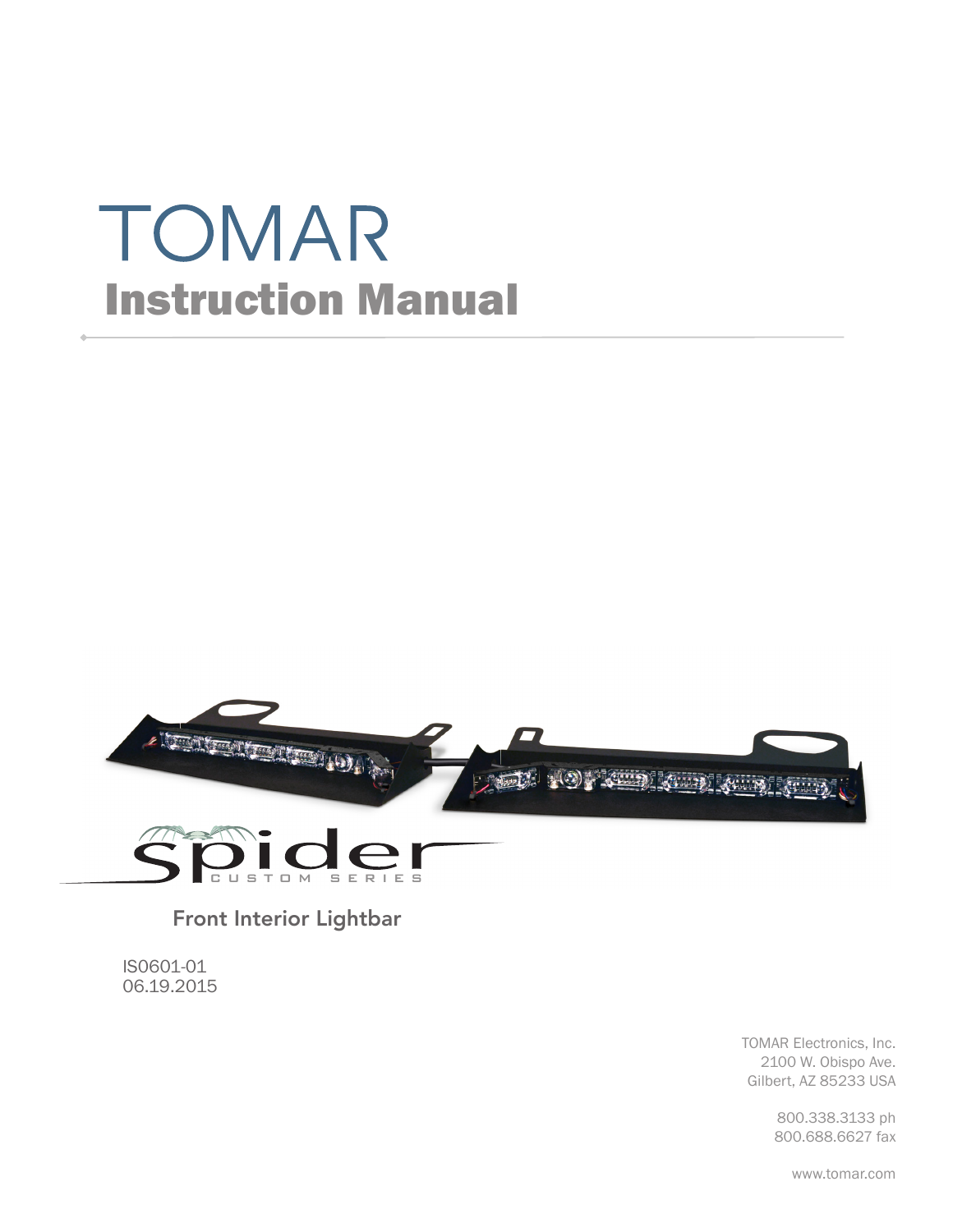## Spider

#### WIRING

| <b>ORANGE</b>          | <b>Warning Mode 1</b>   |
|------------------------|-------------------------|
| <b>BLUE</b>            | <b>Warning Mode 2</b>   |
| ORG/BLU                | <b>Warning Mode 3</b>   |
| <b>BROWN</b>           | Activates TD's          |
| <b>GREEN (GND)</b>     | DIM Function.           |
| GREEN (HI) at power up | <b>Programming Mode</b> |
| <b>RED/WHT</b>         | CA Steady Lamp #3       |
| <b>BRN/WHT</b>         | Lamp 2 & 11 SB          |
| <b>RED</b>             | Power +12Vdc            |
| <b>BLACK</b>           | GND                     |
|                        |                         |

#### PROGRAMMING INSTRUCTIONS

#### Entering Programming Mode:

To activate the programming mode, connect the BLACK Wire to ground then simultaneously attach the GREEN wire and the RED wire to +12 Vdc.

Changing Warning Patterns and Flash Rates:

Three unique warning patterns can be selected using the ORANGE and BLUE mode selection wires. See example below:

ORANGE WIRE = Warning Mode 1 BLUE WIRE = Warning Mode 2 ORANGE & BLUE WIRE = Warning Mode 3

To change the warning mode, attach the wire(s) corresponding to the mode to be changed to +12Vdc. Tap the Red/WHITE wire to +12Vdc to advance the flash pattern. See the list of available flash patterns below.

A unique flash rate can be assigned to each warning mode. To change the flash rates enter the programming mode as described above. Move the green wire from +12Vdc to Ground. Tap the BROWN/WHITE wire to +12Vdc to advance the flash rate. See the list of available flash rates below.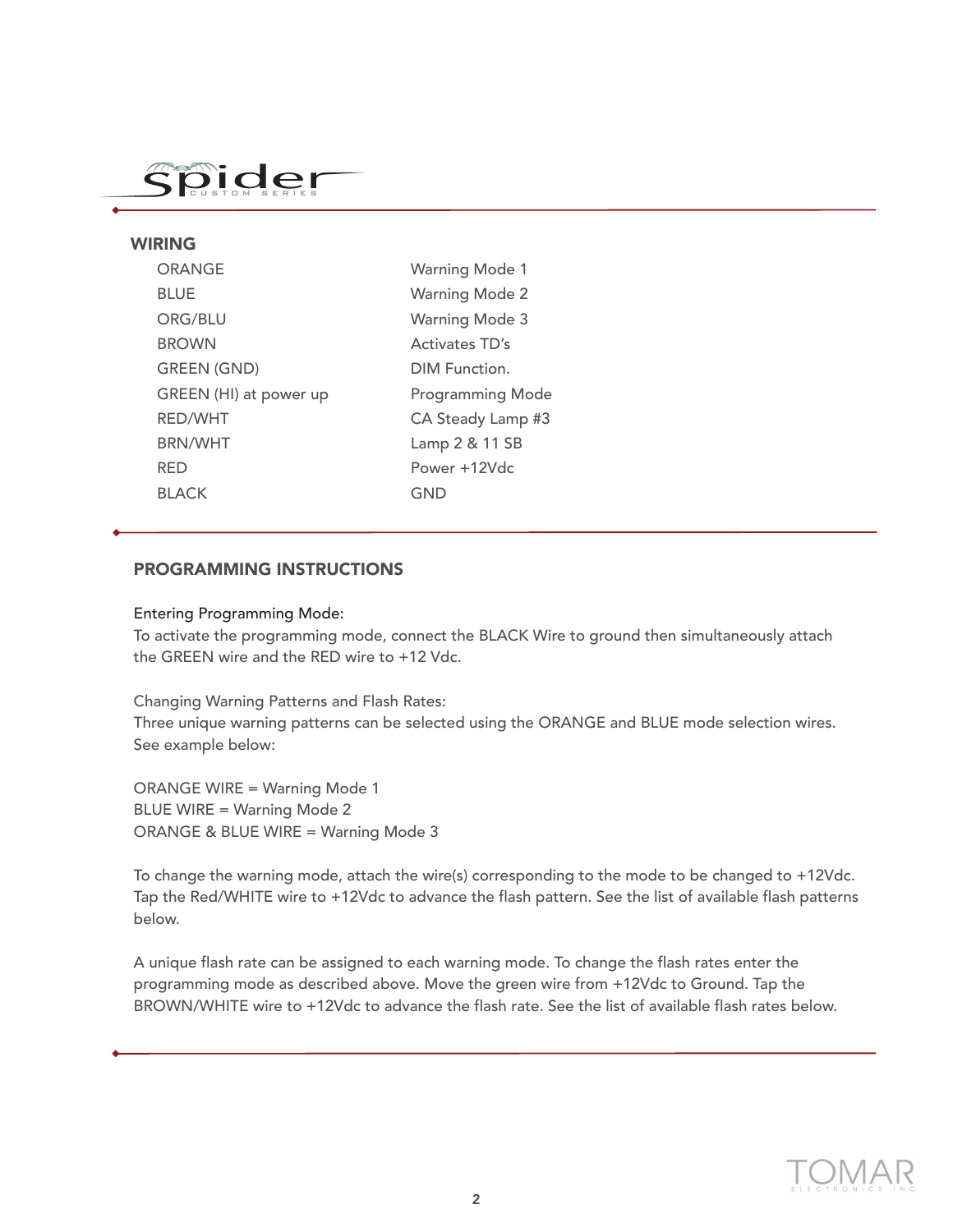#### WARNING LAMP PATTERNS

| $\left( 0\right)$ |    | OFF                     |                     |                                                                 |
|-------------------|----|-------------------------|---------------------|-----------------------------------------------------------------|
|                   | 1) | <b>COMBINATION</b>      | WITH TD's           | ; Patterns: 5,4,6,4 repeat (Default ORG Wire)                   |
| 2)                |    | <b>COMBINATION2</b>     |                     | WITHOUT TD's ; Patterns: 15,14,16,14 repeat (Default Blue Wire) |
| 3)                |    | <b>INBOARD OUTBOARD</b> | WITH TD's           |                                                                 |
| 4)                |    | <b>LEFT RIGHT</b>       | WITH TD's           | ; (Default ORG/BLU Wires)                                       |
| 5)                |    | <b>ALTERNATE</b>        | WITH TD's           |                                                                 |
| $\omega$          |    | <b>RANDOM</b>           | WITH TD's           |                                                                 |
| 7)                |    | SINGLE OUTBOARD         | <b>WITHOUT TD's</b> |                                                                 |
| 8)                |    | <b>DOUBLE OUTBOARD</b>  | <b>WITHOUT TD's</b> |                                                                 |
| 9)                |    | SINGLE INBOARD          | <b>WITHOUT TD's</b> |                                                                 |
|                   |    | 10) DOUBLE INBOARD      | <b>WITHOUT TD's</b> |                                                                 |
|                   |    | 11) TRIPLE INBOARD      | <b>WITHOUT TD's</b> |                                                                 |
|                   |    | 12) SWEEP               | WITH TD's           |                                                                 |
|                   |    | 13) INBOARD OUTBOARD    | <b>WITHOUT TD's</b> |                                                                 |
|                   |    | 14) LEFT RIGHT          | <b>WITHOUT TD's</b> |                                                                 |
|                   |    | 15) ALTERNATE           | <b>WITHOUT TD's</b> |                                                                 |
|                   |    | 16) RANDOM              | <b>WITHOUT TD's</b> |                                                                 |
|                   |    | 17) SWEEP               | <b>WITHOUT TD's</b> |                                                                 |

#### FLASH RATES

1) SINGLE FLASH 2) DOUBLE FLASH 3) NEOBE FLASH 4) SCROLL FLASH (4 SECONDS EACH OF ALL RATES) NOTE: The lightbar can operate different flash rates in each mode.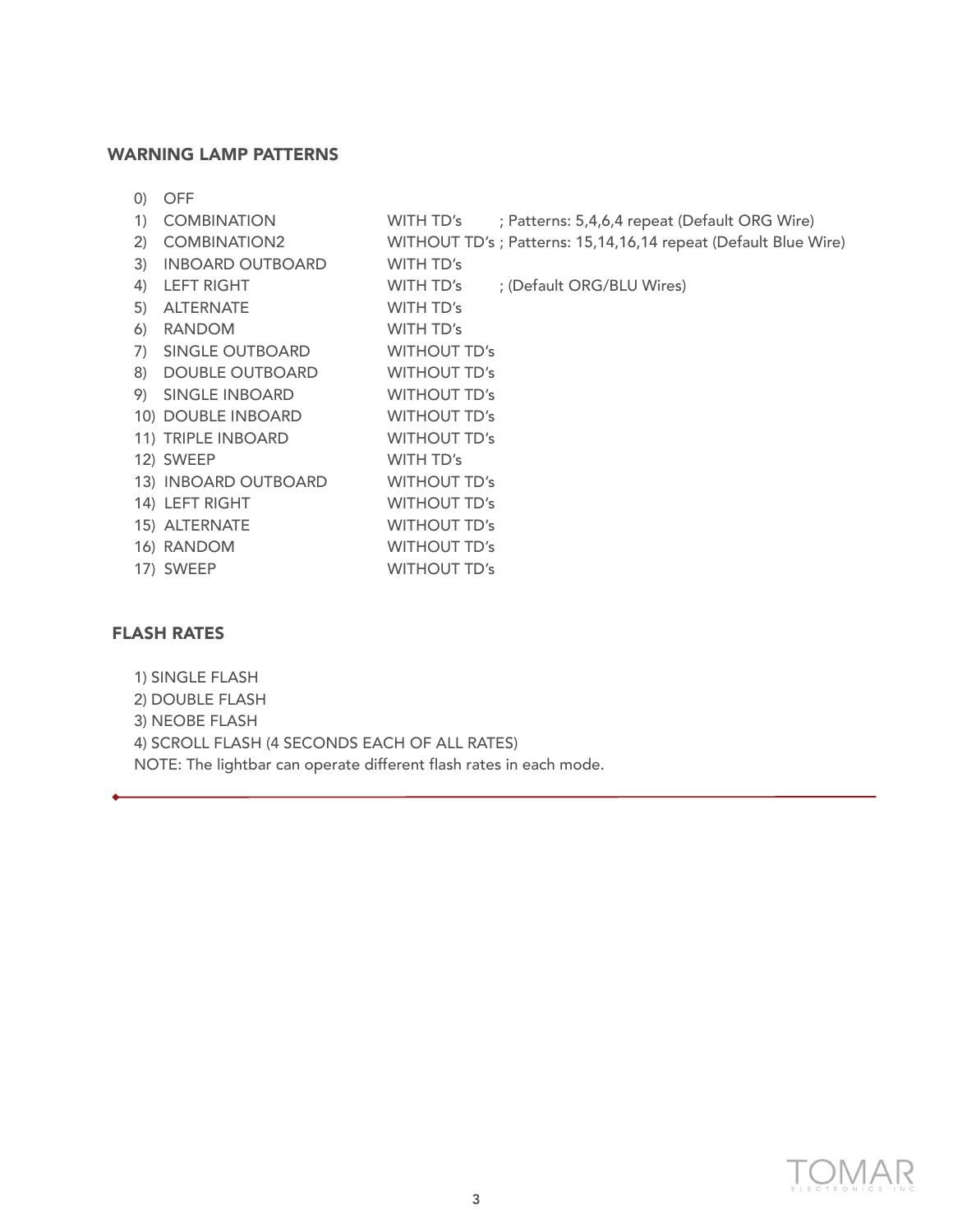

### Chevy Tahoe Interior Lightbar Installation Instructions

#### TOOLS NEEDED

- 10 MM Nut Driver or Socket
- T15 Torx Hand Driver
- Hand Drill or Cordless Drill

#### INSTALLATION INSTRUCTIONS

• Remove the plastic cover (Located by the visor mounting base - Fig 1) to gain access to the screws holding up the visor - Fig 2.









• Remove the 3 (T15 torx) screws - Fig 2, gently pull down on the visor and disconnect the electrical connector - Fig 3.